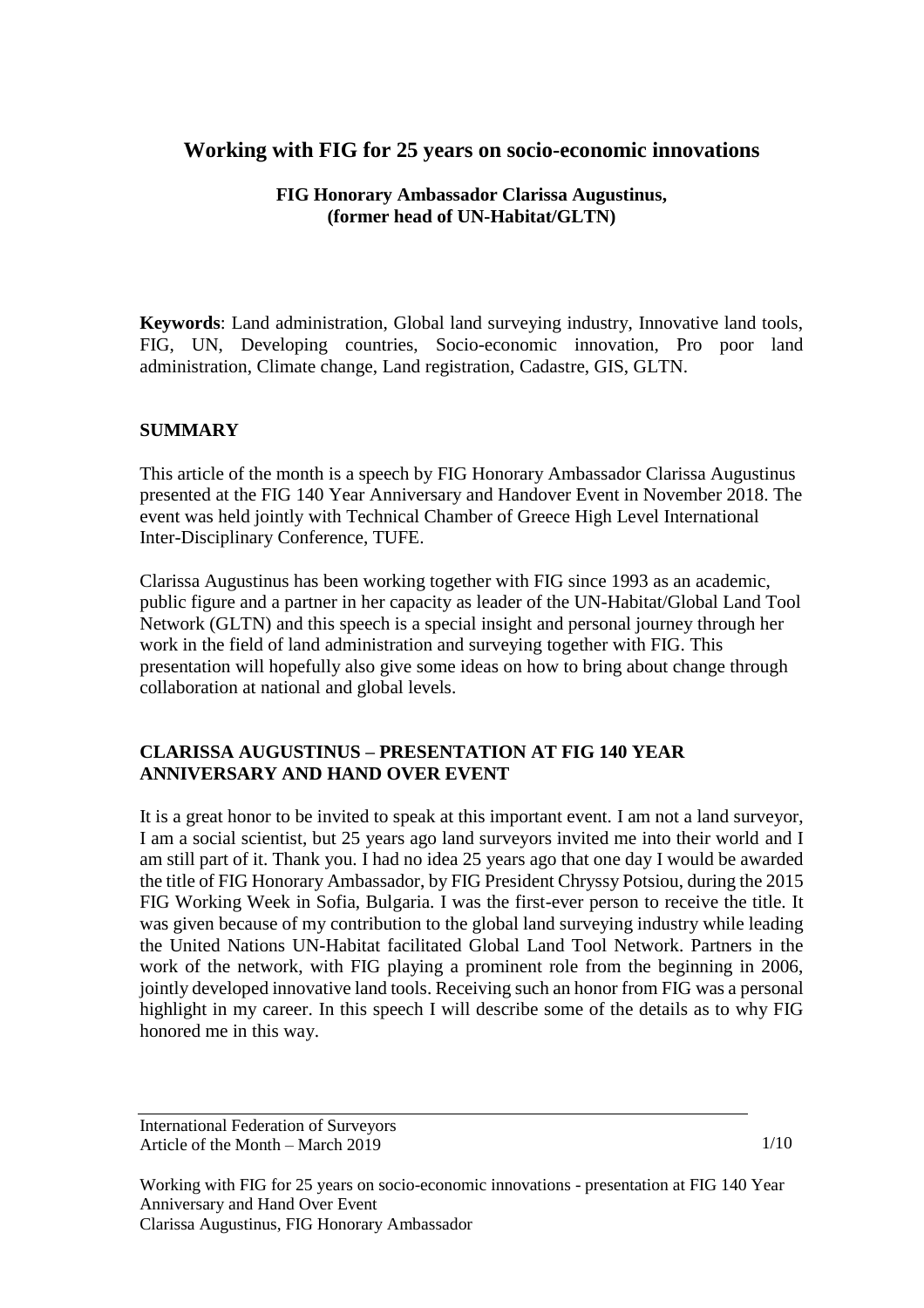The opening session of this conference set the bar high for us. We all have a role working out how to address climate change in our generation. I am going to talk about how professionals can collaborate to address this issue. This presentation will hopefully give some ideas on how to bring about change through collaboration at national and global levels.

### **A journey in land administration and surveying**

The story I am going to describe is about how pro poor land administration was not on the global agenda 25 years ago – but it is now front and center. How fit for purpose land administration is now a common agenda and we are starting to cover the 70 percent of people in developing countries who are without land documents. And FIG was the key to make this happen.

The story of my work with FIG over the last 25 years shows you how FIG leaders all stand on the shoulders of the giants of their predecessors and hand on the baton. However, it is also the story of how global socio-economic innovation can take place using soft systems thinking based on Checkland (1981) and Ortiz (2013) about organizational theories of change. This approach emerged over time as the change model used by the Global Land Tool Network (GLTN) partners, including FIG, to catalyze change and develop new tools. The story starts before GLTN and then blossoms and becomes stronger and stronger as GLTN matures.

The GLTN change model was all about catalytic levers of change that can be used to influence complex situations such as global history and land. These catalytic levers include: 'moments' or events where 'shared meaning' is created iteratively through a contested or uncontested re-patterning of conversational themes between increasingly diverse actors; 'champions' to engage in and lead debates; 'communicative interaction' where dialogue and re-negotiation between different parties takes place and 'shared messages' are created; and 'capacity building' as a catalytic activity to solve problems. Finally, there is the creation of specific 'intellectual devices' such as the land tools, which are catalytic levers for the conscious exploration and understanding of a situation and as part of the way to solve problems. As you listen to my history as an academic, a public figure and a partner you should hear all these catalytic levers at play and how they were part of the GLTN-FIG history of engagement.

### **Land administration and surveying in Africa**

In 1993 South Africa became a majority ruled country. I was awarded a survey industry grant, by the South African land surveyors, to investigate the kind of changes in the land registration system that the new majority government would want. I had met Professor John McLaughlin, a leading land administration thinker, when he was a visiting professor to the Land Surveying Department, University of KwaZulu-Natal in the 1980s. In 1993 he advised Professor Herman van Gysen of the KwaZulu-Natal Land Surveying Department that I might be able to help support the industry during a time of large-scale social change in South Africa. These are examples of how leaders, champions and thinkers

International Federation of Surveyors Article of the Month – March 2019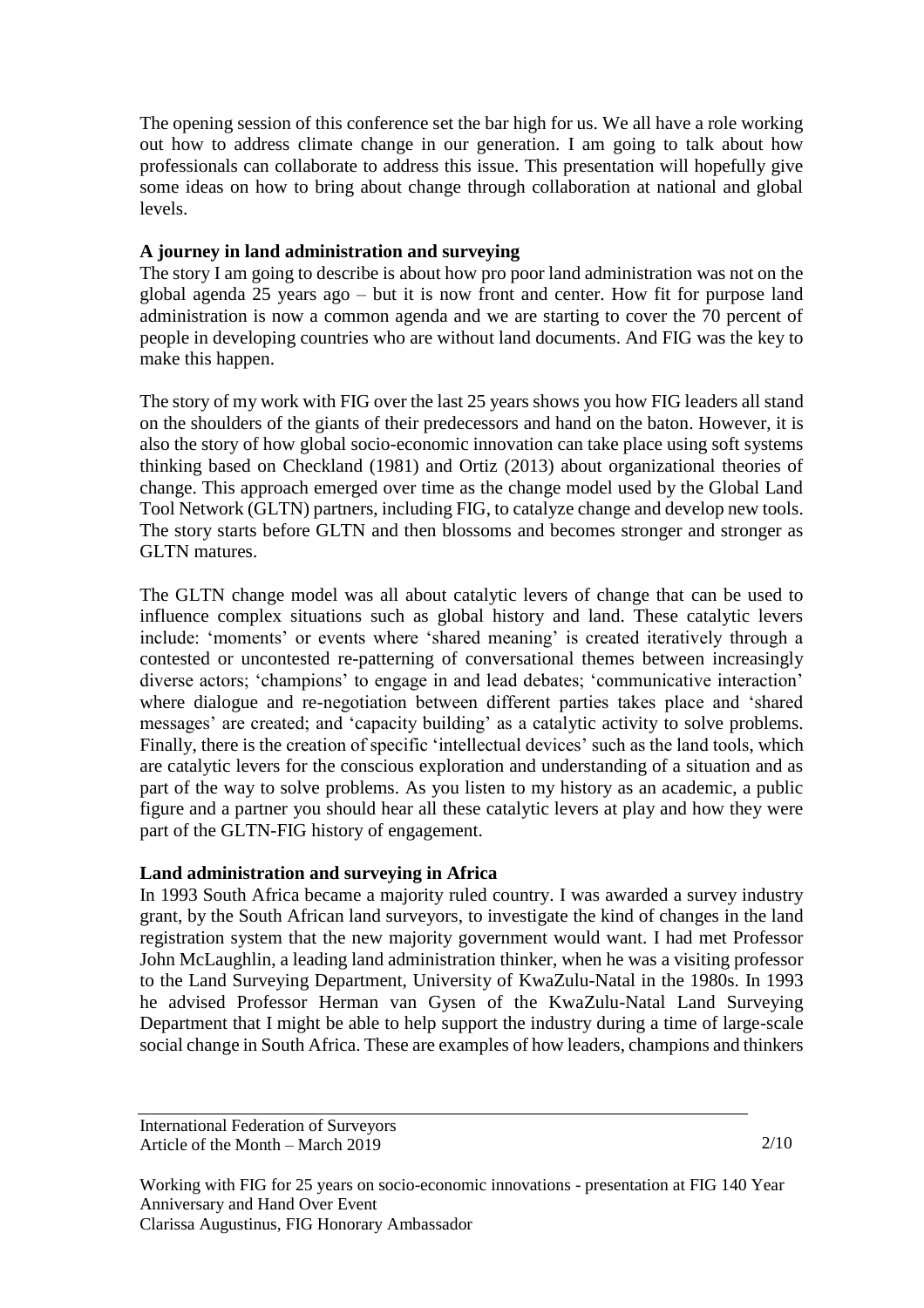in land administration can play a critical role in supporting the industry to move an agenda forward.

My research, to assess the range of options for the industry, was done working with the South African and Namibian land surveyors. Namibian land surveyors were still part of the South African Council at that time. It also involved holding closed workshops for land surveyors to re-think their options. This was my first exposure to land surveying and it was a huge learning curve for me – it's a complex subject. We contacted the FIG office, and Peter Dale who was President at that time, to ask for support. In a pre-Google age with no access to international land administration documents, Peter Dales GUIDELINES FOR THE IMPROVEMENT OF LAND REGISTRATION AND LAND INFORMATION SYSTEMS IN DEVELOPING COUNTRIES, produced under the auspices of UN-Habitat in 1990, was a goldmine. I learned so much from it. I read about the work that had been done around the globe to fix land administration systems in developing countries.

It was during this work for the industry that we first developed a socio-economic innovation and new way of approaching land administration. In simple terms, we found that the South African cadaster set up during apartheid was not fit for purpose and it could not serve the majority of the population. I worked with the industry to find solutions to make land administration pro poor yet inter-operable with the national system. Approaches included adapting the land information system, moving away from freehold as the only option to a continuum of land rights, upgrading informal settlements and bringing them incrementally into the land administration system, and the development of new approaches to decentralized land registration among other things. As you can imagine many of the South African land surveyors were quite uncomfortable with the new ideas but some of them supported the ideas.

However, people felt about the ideas, the solutions we developed were very robust. The work went into law. In South Africa it underpinned the Development Facilitation Act of 1995 to deliver a million houses. In Namibia it underpinned the Flexible Land Tenure Act of 2012 for formalizing land rights in informal settlement. This demonstrates the importance of innovative approaches to land administration for newly emerging democracies.

### **Land administration and surveying in a global perspective**

I presented my findings to the global land industry at a FIG meeting and international conference in Fredericton, New Brunswick, Canada. There I met some of the global FIG leadership for the first time. And I met with John McLaughlin again – the man that who had kick started my career in land administration. The FIG leadership gave me extremely positive feedback on my presentation about how land administration needed to serve the majority. This was my very first opportunity to be part of an international conversation about land administration with people from all over the world. I can really say that it was FIG that launched my international career.

I was later privileged to go to the Cambridge National Mapping conference where I heard Peter Dale speak. I remember being inspired about the role of the land surveying industry

International Federation of Surveyors Article of the Month – March 2019

3/10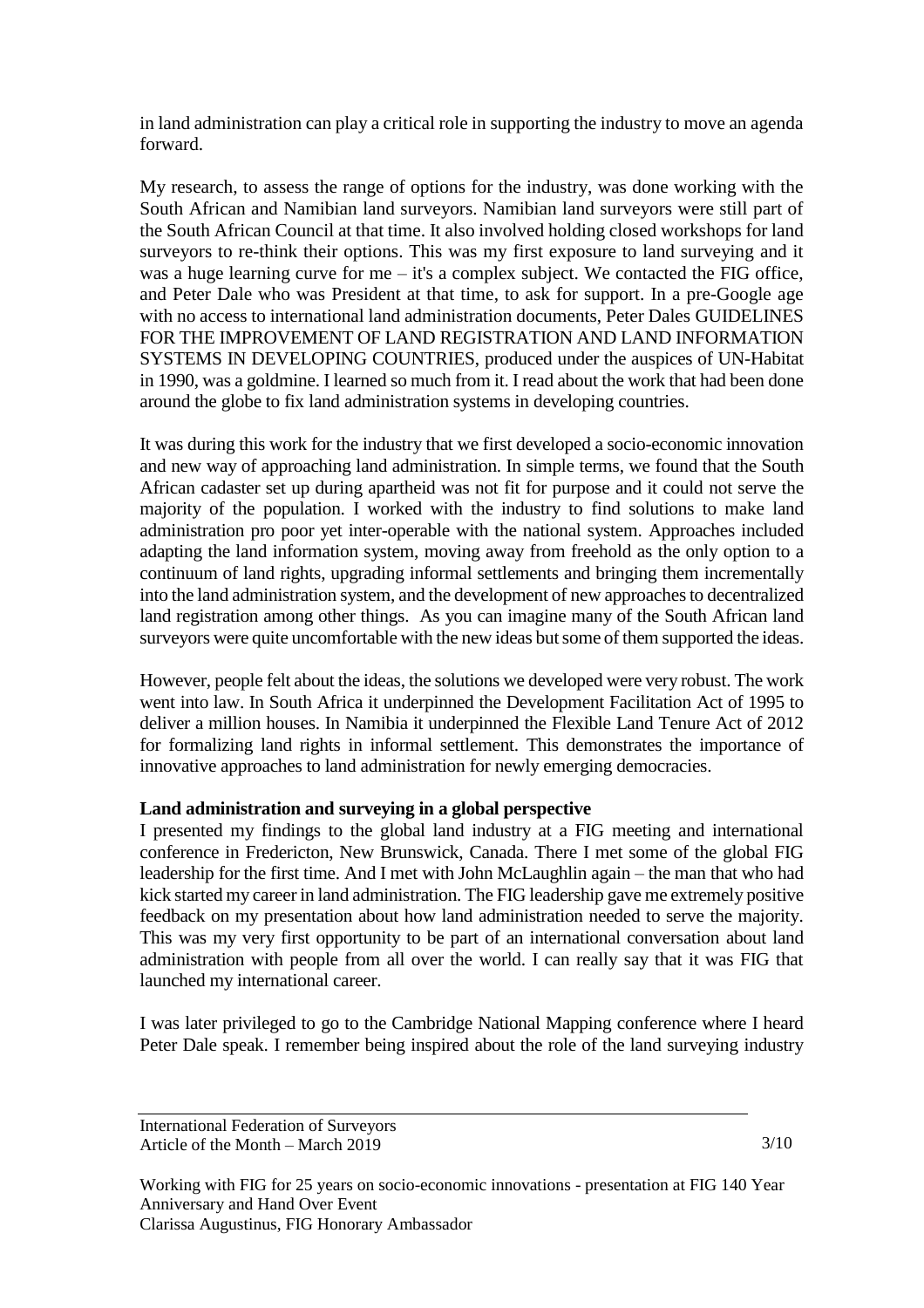and the historical role of FIG as global leaders. I also remember him saying that he as President was "standing on the shoulders of giants". Over the next 25 years I came to understand just what that meant in terms of the way FIG mentors and elects giants and that they build on the foundations laid by their predecessors. I also came to value this behavior in a GLTN partner.

I was privileged to meet and have informative discussions with other FIG global leaders in the 1990s, people like Don Grant, Ian Williamson, Dick Groot, Bill Robertson, Paul van der Molen, Paul Munro-Faure, Jaap Zeverbergen, Chrit Lemmen, Peter Byrne and others. Later in my academic career I even got to write academic peer reviewed journal papers with some of them and they all listened to my ideas about the need for pro poor land administration approaches.

As an academic I attended many FIG meetings and in the pre-google age I would carry home papers by the suit-case load for myself and my students to study and try and work out how to fix our land administration systems.

At a FIG meeting in Harare in the early 1990s FIG brought together the head of land in FAO, Jim Riddell and my predecessor in UN-Habitat, Sylvie Lacroux. These are the 2 major UN agencies in the UN system dealing with land. Jim was the rural focal point for land in the UN system and Sylvie the urban focal point. Yet, this was the first time they had ever met or even had a conversation. FIG by bringing them together was certainly ahead of its time in terms of building partnerships. I was fascinated to hear for the first time in a conference about land and human rights, particularly housing rights and women's land rights.

At the FIG meeting in Buenos Aires in 1996 – where I was promoting Ikusasa, an international land conference being held in Durban, South Africa, I met all the chairs of the different commissions for the first time. I was struck by the depth and range of technical knowledge linked to land and their passion for their subjects as I met each in turn.

At Sun City, South Africa, in 1998, Chrit Lemmen and I connected. He shared with me recently that Sun City was the light bulb moment for him when he started to understand that pro poor land administration approaches were needed. When I joined the UN, he and I worked extensively over the next 20 years on the Social Tenure Domain Model – but more about that later.

All the FIG leaders I had been meeting were men. At that point FIG was working hard to get connected with the UN and Ian Williamson's paper on the Bogor Declaration tells that history. FIG wanted to hold a joint meeting with the UN. The UN wanted FIG to have women in their delegation. FIG invited me to be part of their delegation giving me an opportunity of a life-time to join global inter-governmental discussions. I was invited to the UN-FIG Inter-Regional Meeting of Experts on the Cadaster, which developed the

International Federation of Surveyors Article of the Month – March 2019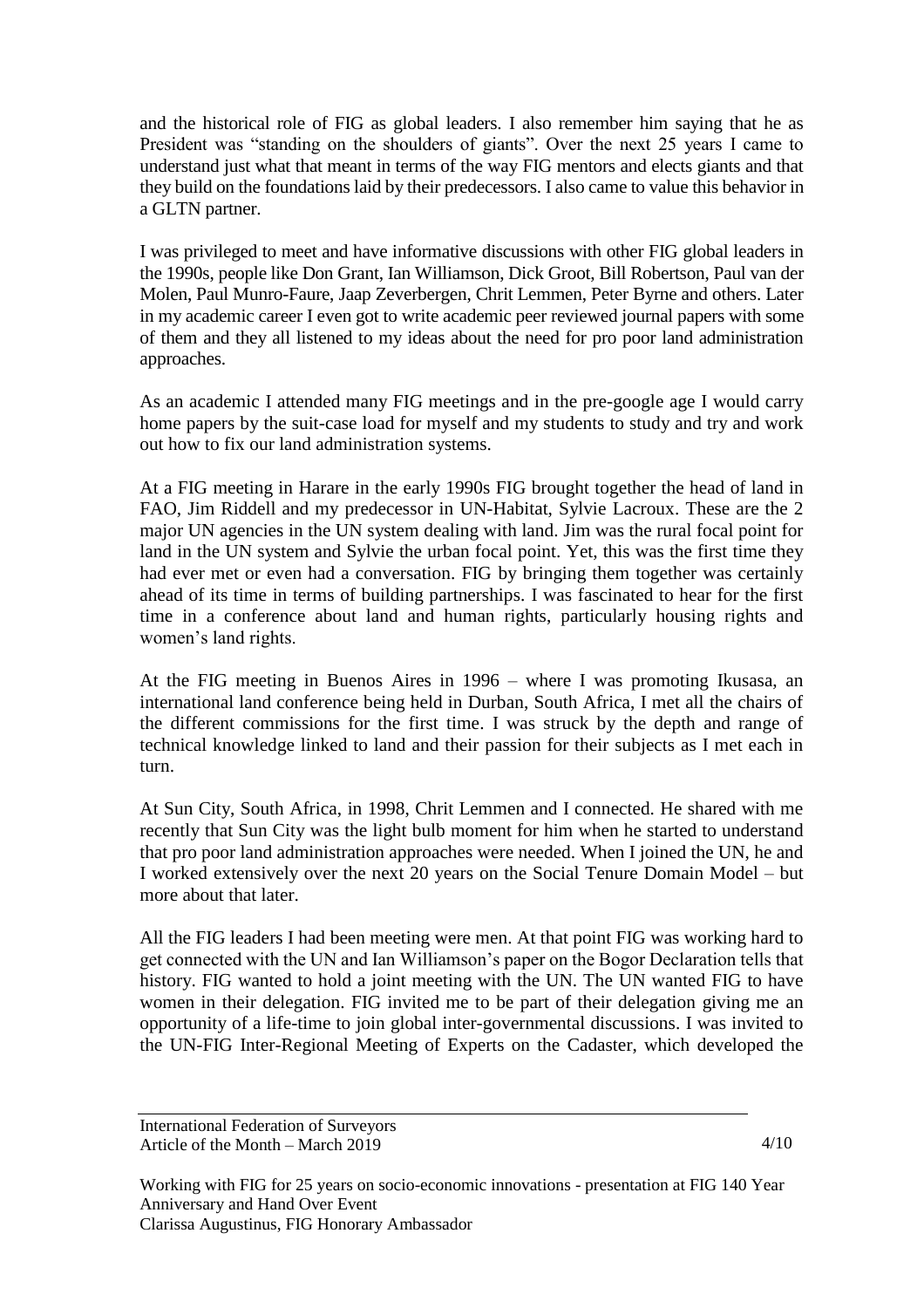Bogor Declaration in 1996. This was my first exposure to land departments from Asia, including China. I began to have an increasing understanding of the importance of global meetings and the issue of land administration and this would lay a foundation for my own work once I joined the UN. We all take these global meetings on land administration for granted now because of the foundations FIG laid then. The Bogor meeting was also the foundation stone of what became the much bigger UN-FIG Bathurst meeting but more about that later.

#### **New ways of thinking and knowledge transfer**

As an academic in a land surveying department I participated in the major changes that happened in South Africa, with all the new thinking, challenges and opportunities of a country freed from apartheid. I was running an M.Sc. program for mature surveyors from sub Saharan Africa. We used the many FIG and other papers I had brought home from conferences to try and work out how to make cadastral systems in Africa more effective and efficient. We identified key gaps in the land tools needed to deliver land administration for the majority of the population and the poor. These became the initial list of GLTN land tools and agenda when GLTN was started.

Also, out of these discussions emerged new thinking about what were better options for sub-Saharan Africa. In 1998 I was asked by the UN Economic Commission for Africa to produce a background paper for an Expert Group Meeting on the cadastre and GIS/LIS and the creation of geo-information for decision-makers. My paper challenged the use of unique parcels as the basic unit of data collection and proposed that a range of spatial units should be used as identifiers. The Surveyor General's at the meeting were not happy with the idea and one of them called me a revolutionary. Essentially that document became a foundational framework for what is known today as the Social Tenure Domain Model, a pro-poor GIS for all different types of tenures, which FIG has been deeply engaged with developing starting from 2006 up to today. But more about that later.

Using this thinking about moving away from parcels as the only option, I attended the meeting that created the UN-FIG Bathurst Declaration on Land Administration and Sustainable Development in 1999. FIG had called together the top thinkers from the global land industry to work out a way forward for effective and efficient land administration that would underpin sustainable development and serve a wider group of people. Here I spoke passionately about how we had to move away from unique parcels as the only option for land administration systems and the needs of the poor and introduce pro poor land administration approaches. Professor Stig Enemark, who was later to become FIG President, told me a few years ago that this was the light bulb moment for him, when he realized that new approaches to land administration that could accommodate the poor were needed.

### **Working with United Nations**

In 2003 I joined the United Nations. I became the Chief of the Land Tenure Section. After a while it became clear to me that most developing countries were struggling with their

International Federation of Surveyors Article of the Month – March 2019

5/10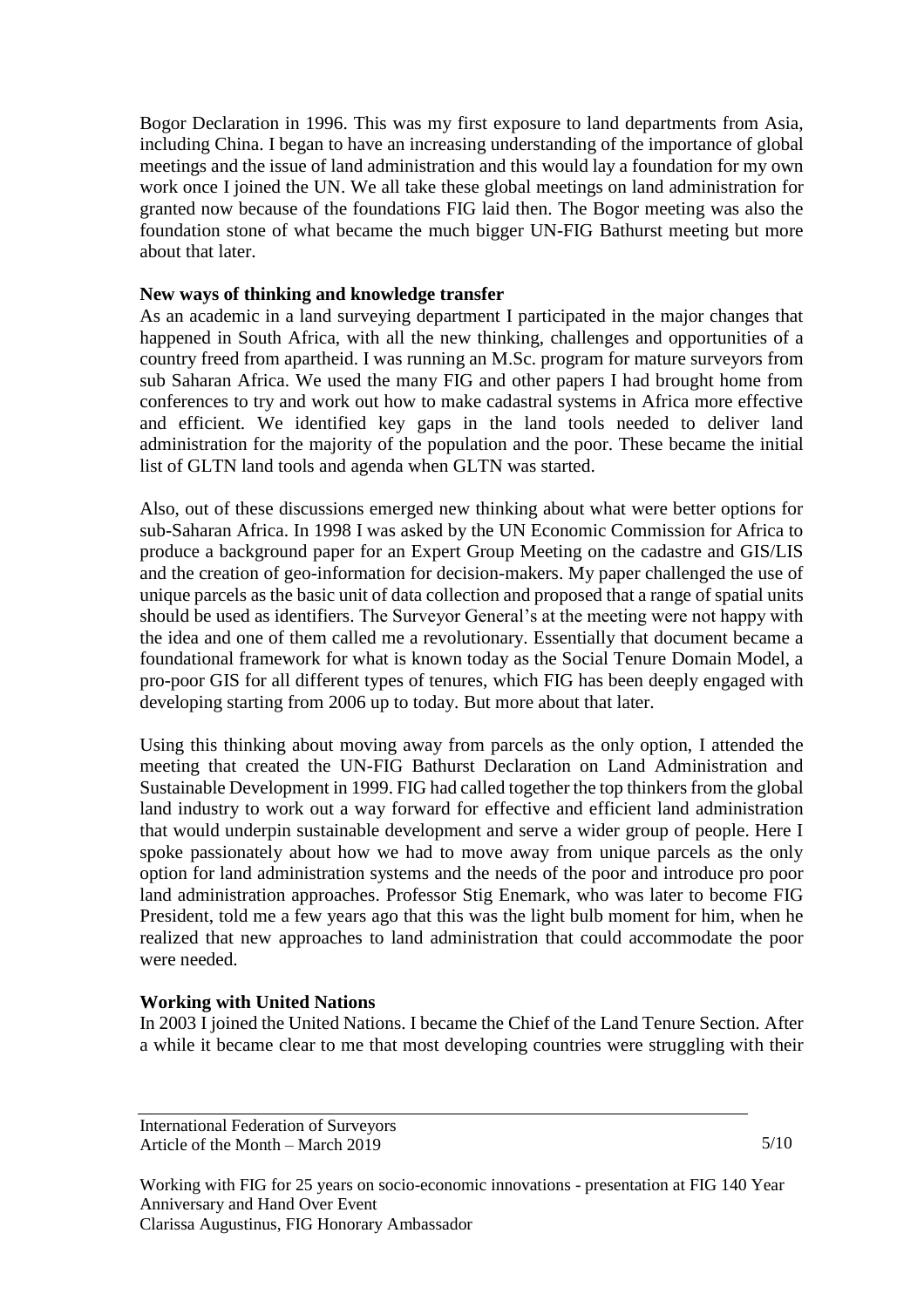land administration systems. It was not just an African phenomenon, it was a global phenomenon. I took out the agenda of land tools that we had identified as gaps in my Master classes and started talking to partners about it round the world. The gaps were all large-scale land administration tools. I remember Klaus Deininger at the World Bank arranging for me to talk to the Land Thematic Group of the World Bank probably in 2005. Gaps they identified became incorporated in the GLTN agenda. Swedish Aid had found the gaps and were prepared, with Norway, to put in funds towards tool development.

As a part of the preparation for the start of the Global Land Tool Network, FIG Paul van der Molen, as Chair of Commission 7 on Cadastre and Land Management, with UN-Habitat held two critical events, one in Asia and the other in Africa in 2005. The meetings promoted to potential GLTN partners the emerging thinking around the fact that we needed to develop a network of partners working on creating these 18 missing tools. Potential partners talked about the tool agenda and how partners were working in silos – with a major division between technical people on the one hand and the policy people on the other hand and that we needed to work together to develop optimal solutions

The Global Land Tool Network was officially launched at the World Urban Forum in Vancouver in 2006. And FIG was there at the outset. Professor Holger Magel was on the panel of partners at the very first GLTN networking event in Vancouver in 2006. The first partner meeting was held in Bergen in Norway in 2007 and Stig Enemark was present along with other global land partners such as the Huairou Commission, the Norwegian Refugee Council, organizations that FIG had never met with before. This is an example of how FIG Presidents hand on the baton to each other as Stig Enemark had taken over partnering with GLTN from Holger Magel – this is so important to stable partnerships. We got agreement that as partners we were going to work on the 18 GLTN land tools that were missing which would make land administration able to reach the majority of people in the world. A huge ambition. I privately thought it would take us 40 years but miraculously most of them have been completed by 2018 – 12 years - because of the dedication and hard work of partners over many years and donors predictably putting money on the table.

The next watershed moment was a speech-cum-debate I gave at a FIG meeting in Accra, Ghana in 2006. One of the 18 missing GLTN tools was a pro poor GIS which was not based on unique parcels alone, but which was to be inter-operable with national systems. The Accra meeting included a plenary session that was a set of speeches and a debate between myself and Chrit Lemmen about this issue. At that time, he was starting his thinking about the Land Administration Domain Model and trying to decide if it could accommodate the whole range of land tenure types found. I used all the thinking that I had done 9 years previously for the UNECA paper on GIS/LIS and argued that unique polygons or parcels were not sufficient on their own and that additional forms of spatial units had to be introduced into LIS/GIS systems also to accommodate the different tenure types. I think Chrit was convinced, and certainly many Africans in the audience were convinced.

International Federation of Surveyors Article of the Month – March 2019

6/10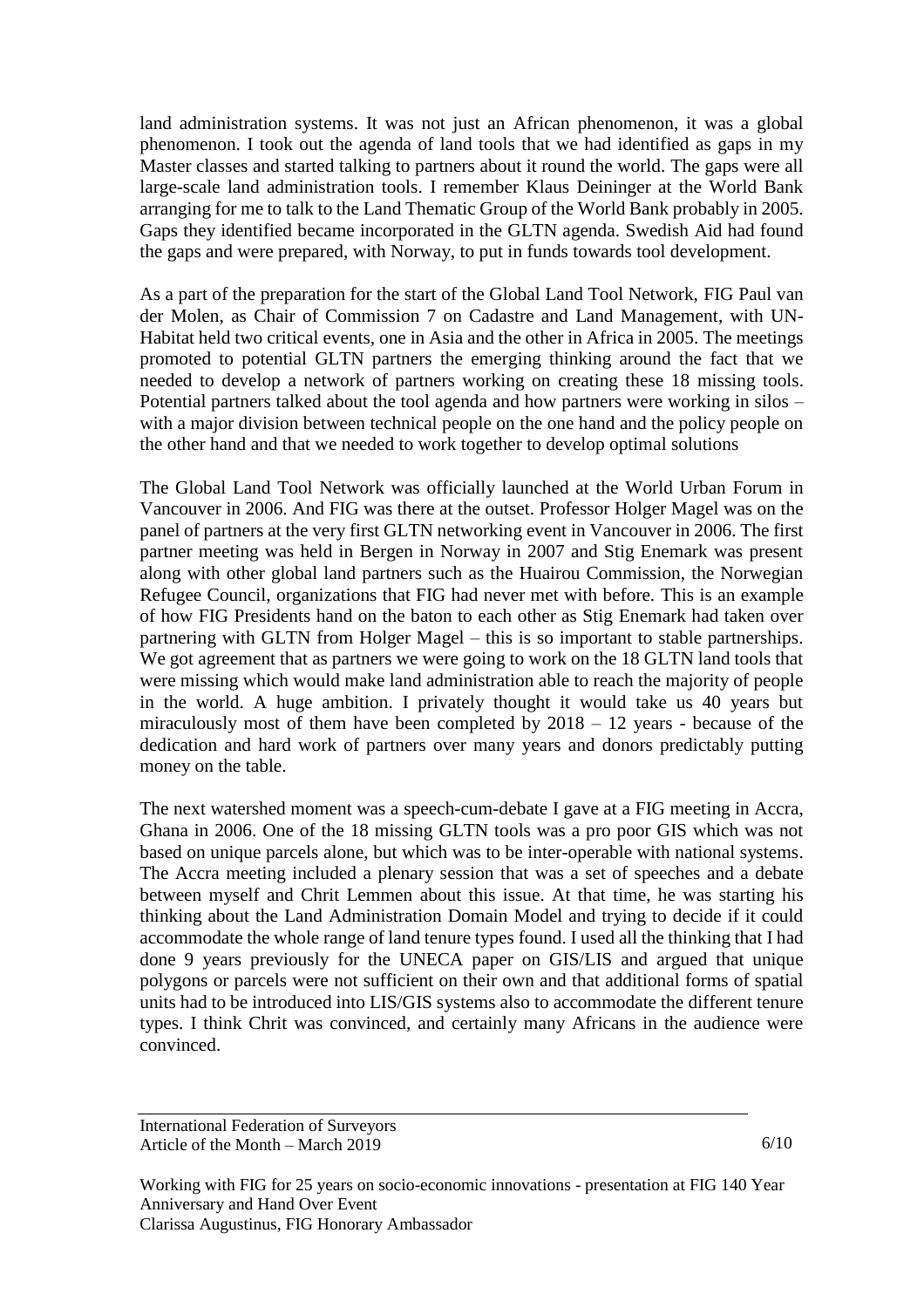The next step along the road was an UN-Habitat Governing Council meeting in 2007 in Nairobi and Stig Enemark, now FIG President, and Chris Paresi of ITC attended. The three of us sat down and we said OK we are going to develop this pro poor GIS, we do not know how, but we have the vision. GLTN would put up the funds, ITC would ask Chrit Lemmen to do the job as part of his Ph.D and FIG would lend their brand, leadership and their intellectual capacity. Well it took us at least 5 years, if not more, to get to a public product. That is, 14 years from conceptualization to the first proto type.

Solomon Haile, and then Danilo Antonio, both land surveyors, led on the development of STDM from GLTN side. John Gitau and Solomon Njogu, Kenyan land surveyors and coders, who became part of GLTN, ultimately built the STDM software we know today. These are the people that made it happen and scale up. The Social Tenure Domain Model or STDM, as it became known, was initially only a model. Chrit developed the Land Administration Domain Model and the Social Tenure Domain Model (STDM) in tandem. These were registered with ISO in I think 2012. The STDM was also then developed into a software and a concept for participatory engagement and use by local communities. FIG undertook a number of reviews of the products and gave space for STDM presentation in many FIG forums. We need to celebrate this work. I must tell you that today it is being used all over the world by local communities. It is being used for managing disaster relief after earth quakes; for giving informal settlement residents land certificates, for supporting people to return to their homes in Iraq, to help manage palm oil plantations, for managing illegal high rise buildings, by chiefs managing peri-urban extensions into their customary areas, for monitoring the growth of land value in Congo, for mapping for physical planning by municipalities in Uganda – and even more.

### **FIG and GLTN**

During Stig Enemarks' presidency we also saw serious support by FIG for the development of what became known as the Gender Evaluation Criteria (GEC). These can be used to assess the gender responsiveness of an existing large-scale land tool or to design one. This tool has been implemented by GLTN partners in over 30 countries, and FIG also participated in the design of the manual on how land professionals can use the GEC. Stig Enemark also made space for GLTN and STDM in FIG events – and this has become a tradition of partnership between GLTN and FIG to this day. I remember speaking at Stig Enemark President Session on STDM with Chrit Lemmen at the FIG Congress in Sydney in 2010.

Remember I said earlier about FIG presidents standing on the shoulders of giants and handing on the baton to each other. When Teo CheeHai took over from Stig Enemark in 2011, on the day of his election he said to me that he would make STDM a key part of his work program and he did. Teo finished what Stig Enemark had begun. This is exactly the kind of solid predictable partnership that is needed to engage in the long term. Tool development cannot happen overnight  $-2$ , 4, and in the case of STDM, 6-8 years is needed

International Federation of Surveyors Article of the Month – March 2019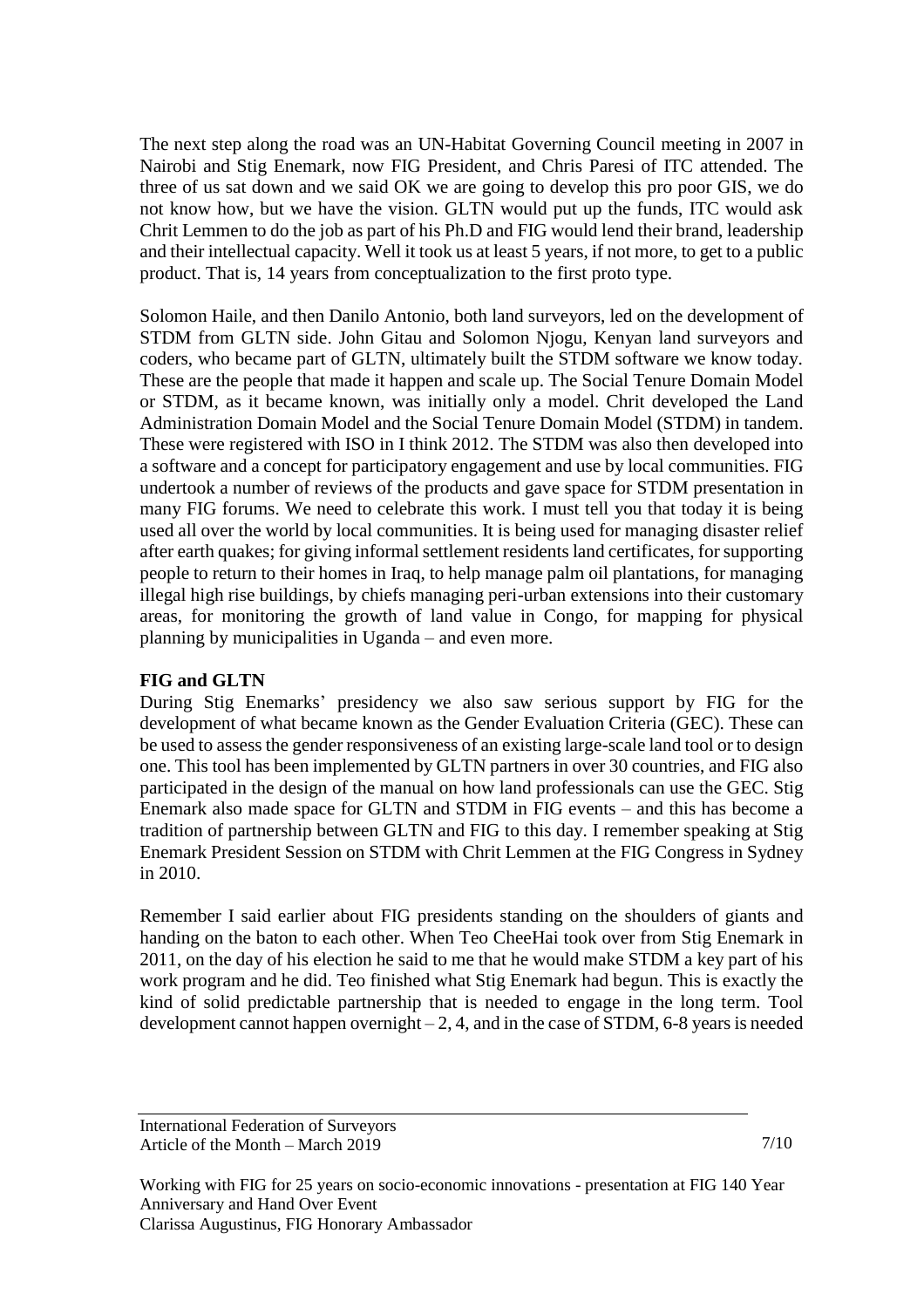to get a robust product. FIG was there at the beginning of the STDM vision and has been on the road every step of the way right up till today under Chryssy.

Under Teo's presidency FIG was also a key partner along with a number of governments in the development of what became known the Costing and Financing of Land Administration Services (CoFLAS). He also made space for high level speeches to the plenary of the FIG Congress in Kuala Lumpur – I remember in a FIG plenary 2014 talking about how land administration is in the critical path of the sustainability of the planet and that we need to continue to innovate and develop new large-scale land tools.

Teo also decided to support and push another important GLTN tool – the valuation of unregistered land for developing countries. I remember FIG working week in Rome in 2012 as a watershed moment when FIG stepped into the leadership on this one and said "let's make it happen". FIG's brand, intellectual capacity and the support of professionals in FIG Commission 9 on valuation and real estate management, was key to getting other partners to buy into the process of developing the tool and for creating a product that the valuation profession considers credible. The chair of this commission, Steve Nystrom, was a key supporter of this work. When we started the work in 2012 some people thought it could not be done but Teo believed it was important. He handed on the baton to Chryssy and it was during her presidency this year  $-7$  years after we started - that the guidelines on the valuation of unregistered land for developing countries was launched by UN-Habitat, GLTN, FIG and RICS at the FIG Congress in Turkey. At this event Chryssy gave a key note speech drawing from her experience on this issue in developed and emerging countries, emphasizing how important valuation of unregistered land is for countries for economic growth, market development, and urban development.

This is an example of how handing on the baton between presidents and champions is vital for the successful completion of socio-economic innovations which require years of development. When Chryssy Postiou became FIG President in 2015 she oversaw a range of GLTN tools being further developed and finalized, aside from the valuation of unregistered land. Chryssy Potsiou and Gerda Schennach and I saw STDM being used in a slum in Nairobi where teenage girls with babies on their hips were using it and moving the GIS and its satellite imagery backdrop around with complete ease. They were living in an old quarry and using it to negotiate their land rights with the state. During Chryssy's presidency FIG has continued to play a major role in the STDM board that runs it today and STDM is a key tool that is used to inspire FIG young surveyors. Also, during Chryssy's presidency the GLTN guidelines on Fit-for-purpose land administration was launched and has become widely discussed and implemented in a number of countries. Importantly during Chryssy's Presidency the leadership of GLTN was passed from me to Oumar Sylla and the FIG-GLTN partnership was unbroken and got stronger. Of course, all leaders have people that make things happen and Louise Friis-Hansen played a key role for GLTN's work with FIG.

International Federation of Surveyors Article of the Month – March 2019

8/10

Working with FIG for 25 years on socio-economic innovations - presentation at FIG 140 Year Anniversary and Hand Over Event Clarissa Augustinus, FIG Honorary Ambassador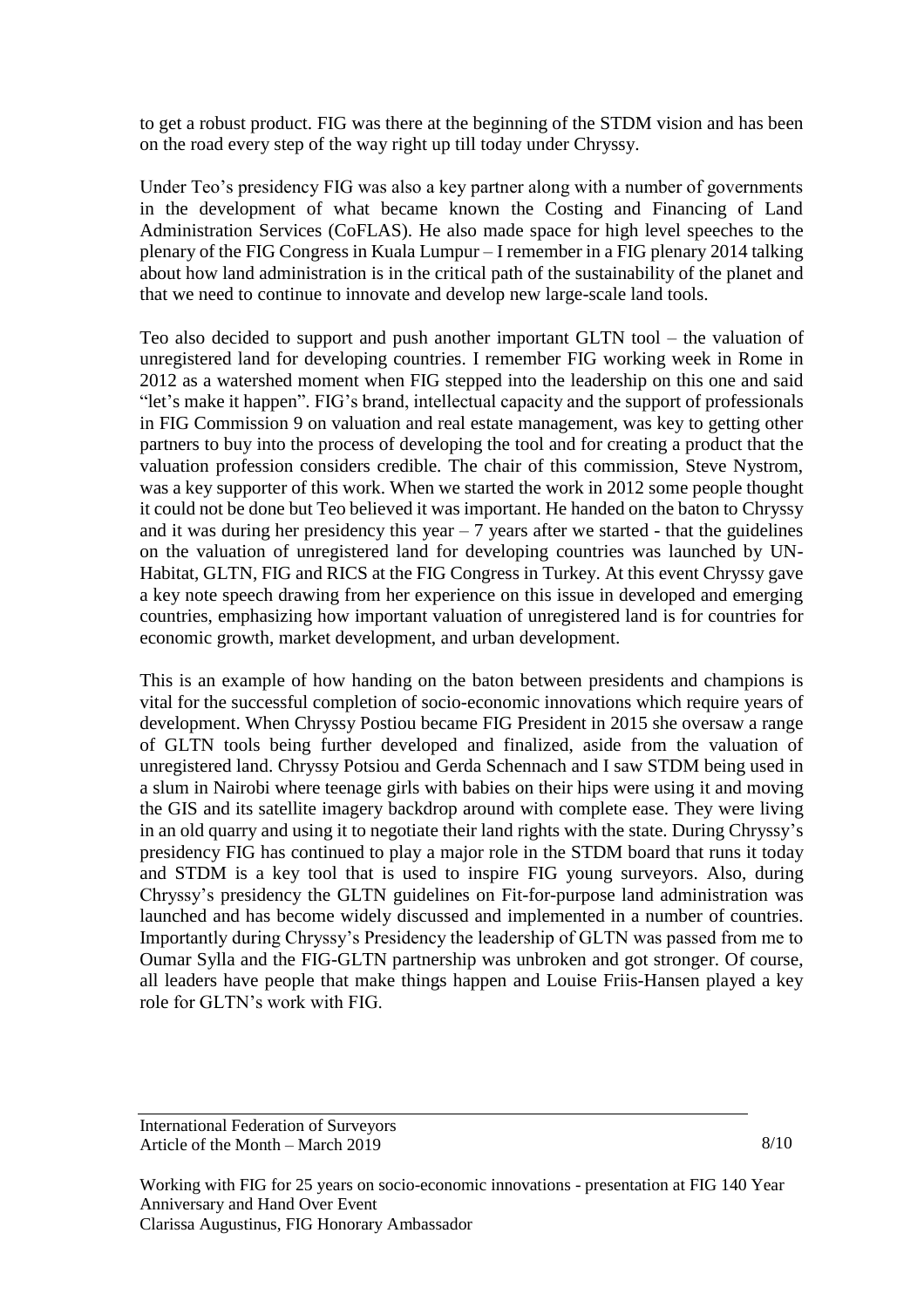During my ten years as the head of the GLTN Secretariat I was privileged to also work with numerous academics and consultants associated with FIG who supported partners to develop tools. I am thinking of Chrit Lemmen who developed STDM as part of his PhD and worked with Stig Enemark and Robin McLaren on fit for purpose; Jaap Zeverbergen who developed the pro poor land registration approach and worked on land and conflict; Mike Barry who developed the underlying theory for the continuum of land rights and an evaluation framework for the continuum; Diane Dumashie who was key in the development of the Gender Evaluation Criteria; Tony Burns who developed the Costing and Financing of Land Administration Services; Mike McDermott and Matt Myers who developed the valuation of unregistered land; and Rafic Khouri on Muslim women's land rights.

And because this is a very special occasion for Chryssy at the end of her presidency; and because we are here once again being hosted by the Technical Chamber of Greece, I will describe in a bit more detail how Chryssy as an academic linked to FIG helped GLTN to develop an innovative land tool working with FIG as a partner during Stig Enemarks' Presidency. In 2009 Chryssy worked on giving GLTN direction on how to upgrade informal settlements by undertaking case studies of Greece and Albania. As part of the work an Expert Group Meeting of officials from Greece and Albania was hosted here by the Technical Chamber of Greece. Many countries learnt a lot from Chryssy's UN-Habitat/GLTN publication on this work. For example, it described how Greece has developed large-scale solutions to address informality and informal development in regard to non-compliance with spatial and urban planning regulations or building permits. It also showed how the role of the private sector in Greece is key in making land management happen in terms of spatial and urban planning, cadastral surveys, rural land consolidation, environmental impact studies and the compilation of general urban plans and urban regeneration studies. Private sector lawyers, notaries, engineers, developers and real estate agents are a critical part of keeping the system moving and working with their government counterparts. Also, I found it very positive that even where spatial plans have not been regularized the municipalities still supply basic services like roads, electricity, telecommunications and water. In many countries I have visited people whose buildings do not fit the plan live in appalling circumstances without basic services. Also, Greece has shown us that land readjustment, termed urban regeneration here in Greece, is a critical tool to manage sustainable urban development. The engagement of the Technical Chamber of Greece in developing facts and figures and a robust understanding and options on urban development shows significant leadership and vision.

To conclude, I hope that this story has shown you how socio-economic innovation has taken place using a soft system change management approach to solution development using catalytic levers as entry points. Many pro poor land tools were developed because of FIG, its leaders who became champions, its thinkers who developed 'intellectual devices' to solve problems, the many FIG events where we discussed and debated issues and created shared meaning and messages; and the knowledge development and capacity development which was shared by FIG with other GLTN partners so that they would

International Federation of Surveyors Article of the Month – March 2019

9/10